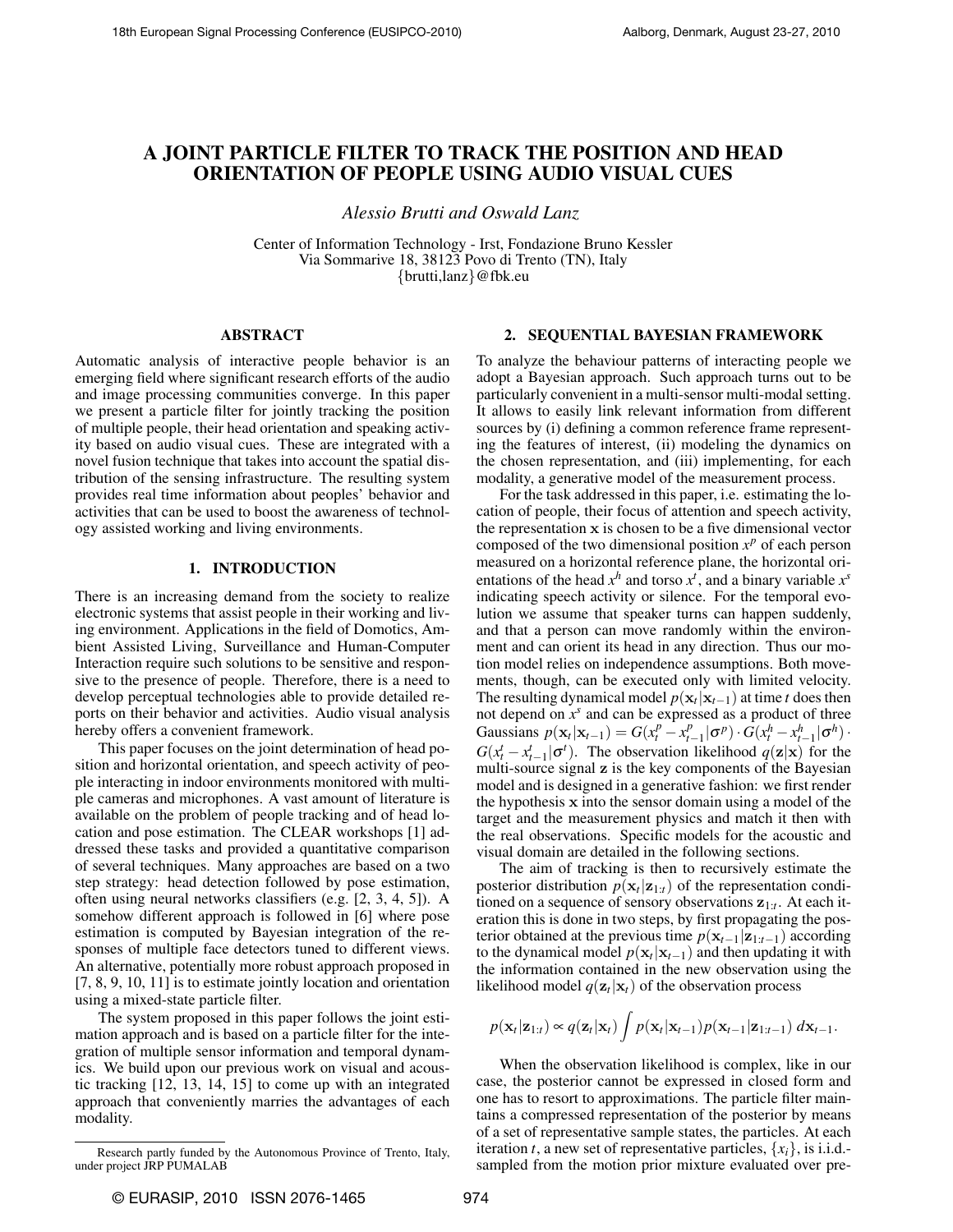

Figure 1: The plot shows the estimated horizontal *y*displacement (in mm) of the speech source while a person turns around at a fixed position (at  $y \approx 3m$ ) and speaks towards the four walls and four corners of the room. There is an evident offset of the speech source from the body center of about 20 cm. This plot shows also that the proposed acoustic and visual likelihoods provide estimates that are sufficiently accurate to exploit this offset for jointly estimating the orientation of an acoustic source.

vious particles. Then, the particle likelihoods are computed on the new observation  $z_t$  and used as importance weights  $\pi_i = q(\mathbf{z}_i | x_i)$ . To focus on likely trajectories, particles are periodically resampled according to their weights.

# 3. AUDIO VISUAL LIKELIHOOD

Following a generative approach, in this section we describe likelihood functions to estimate the position and head orientation of a person by audio visual means. While audio visual localization and tracking has been subject of extensive research in the past, not much attention has been paid to the joint estimation of the speaker orientation. Here we focus on this latter, exploiting that (i) the acoustic signal is directional (we use this fact in Sec. 4), (ii) the head orientation is directly observable in an image by its color and body shape pattern, and (iii) the location of the speech source has a horizontal offset from the body along the head orientation. Assuming that the individual modalities support sufficiently accurate localization of the speech source and the body center they can be explicitely conditioned to each other by this offset, suggesting that a joint approach may be most convenient. Fig. 1 shows that with the acoustic and visual likelihoods proposed in this section this assumption is met in our sensor setup.

# 3.1 Acoustic likelihood

Given a sound source in spatial position p and two microphones with 3D coordinates  $s_1$  and  $s_2$ , the direct wavefronts reach the two sensors with a certain time delay which is referred to as Time Difference of Arrival (TDOA) by  $\tau(\mathbf{p}) =$  $(\|\mathbf{s}_1 - \mathbf{p}\| - \|\mathbf{s}_2 - \mathbf{p}\|)/c$ , where *c* is the speed of sound and  $\|\cdot\|$  is the Euclidean norm. Since this equation maps a hypothesis **p** into its corresponding time delay  $\tau(\mathbf{p})$  it can be interpreted as a rendering function into the TDOA measurement domain. Knapp and Carter [16] introduced the generalized cross correlation phase transform (GCC-PHAT), which is the most popular method for TDOA estimation. Denoting by  $z_1$  and  $z_2$  the digitized sequences captured by the two microphones over a small time window, GCC-PHAT is formulated as follows:

$$
\text{GCC}(\tau) = FFT^{-1} \left\{ \frac{FFT(z_1) \cdot FFT^*(z_2))}{|FFT(z_1)| \cdot |FFT(z_2)|} \right\}
$$

where  $\tau$  is the time lag in samples between the signals. For each time lag, GCC-PHAT evaluates the similarity between the two signals and, in ideal conditions, it presents a dominat peak for  $\tau$  equal to the actual TDOA. Alternative approaches to TDOA estimation adopt multiple microphone set up [22] or information theory [21].

It is a known fact that particle filters do not behave well with sharply peaked and irregular likelihoods [17]. Therefore we compute the acoustic likelihood using a smoothed version of GCC-PHAT computed as follows. For a given hypothesis x an audio source is hypothesized at  $\mathbf{p} = (x, y, z)$  where  $(x, y)$  are the particle coordinates shifted by an offset of 20 cm along the direction of the particle orientation, and z is fixed to 90% of target height (which is assumed to be known apriori). We then compute for each microphone pair the interval of TDOAs which map inside a sphere centered at this point (in the experiments of Sec. 5 the radius of the sphere is set to 50 cm). The highest GCC-PHAT response in this interval is found and weighted with the relative distance to the source location. Taking its exponential we get the likelihood computed on a microphone pair, which is now a smooth function of x. This likelihood is used both for tracking and speech activity detection. If the acoustic likelihoods on a target's particle set exceed a given threshold (empirically set to  $exp(2) = 7.4$  in our implementation) the event is marked as active speech for that person, and the acoustic likelihoods are used in the calculation of the particle weights. Otherwise, the audio scores are neglected and only the visual likelihoods are considered in the filter update. The presence of multiple targets is dealt with by removing the GCC-PHAT measurements associated to the active speaker [15] so that they do not compromise the speech activity detection associated to other targets.

#### 3.2 Visual likelihood

Following again a generative approach, we define a visual likelihood that builds upon a rendering function  $g(x)$  to map a hypothesis x into a set of visual features (color histograms in our case). The rendered features are then scored against features extracted from the actual observation using an appropriate distance function *d* (Bhattacharyya distance).

The rendering model has two components: a coarse 3D shape model assembled from five cone truncs representing a standing person, and a body part- and viewpoint-based representation of the targets color pattern, in form of head, torso and legs histograms. To obtain its image projection for a state x we fit a silhouette template around the segment joining the image projection of the two 3D points representing the targets center of feet and top of head under x. To account for the change in the targets profile width we rescale the template width according to the relative orientation  $\theta_t$  of the torso to the camera by  $0.7 + 0.3 \cdot |\cos \theta_t|$ . In addition, the head patch is shifted horizontally by a quantity equal to  $0.2 \cdot |\sin \theta_h| \cdot w_h$ where  $\theta_h$  is the relative orientation of the head to the camera under x and  $w_h$  is the width of the head patch. This makes the shape projection model sensitive to head orientation. The projected shape is decomposed into three body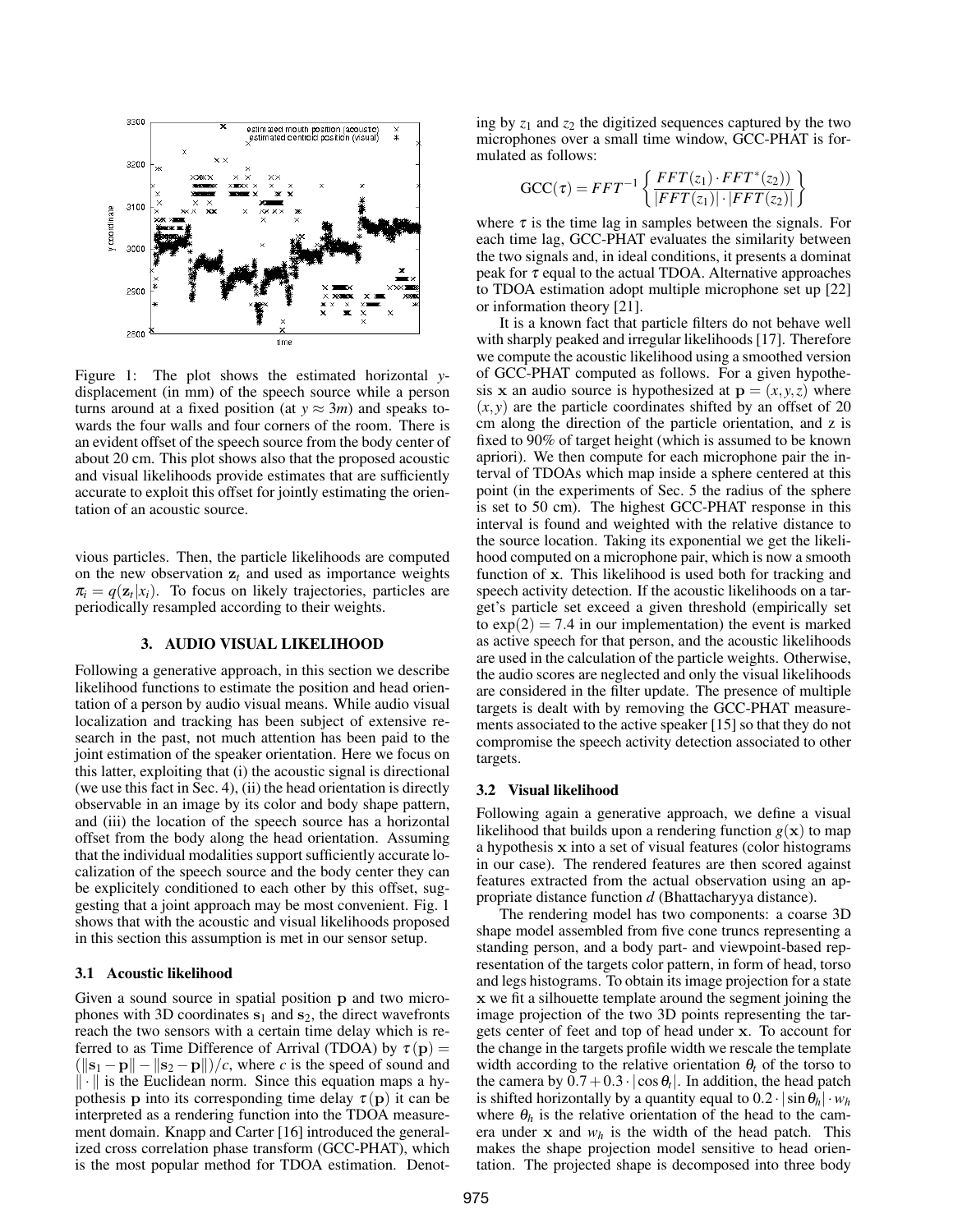parts: head, torso and legs. Within each of these parts, the appearance of the target is described by a RGB color histogram ( $8 \times 8 \times 8$  bins). To obtain the histograms under x we follow a view-based rendering approach. Given a set of pre-acquired key views of the target, we extract the color histograms for each body part, and generate the histograms for a new view by interpolation. To compute the interpolation weights for a given particle, the orientation of the body part  $\theta$  with respect to the camera is taken into account. The set of neighboring model views  $\mathcal V$  is identified and the histogram is computed by  $\sum_{v \in \mathcal{V}} w_v(\theta) \cdot h_v$ , where  $h_v$  indicates the histogram of key view *v*. The interpolation weights account linearly for the angular offset between the two orientations  $w_\nu(\bm{\theta}) = 2\cos^{-1}\langle \vec{\bm{\theta}},\vec{\bm{\theta}}_\nu\rangle/\pi$  where  $\vec{\bm{\theta}},\vec{\bm{\theta}}_\nu$  denote the 3D versors oriented according to  $\theta$  and key view  $\nu$ . The visual likelihood for x is then computed by matching the color histograms extracted from the head, torso and leg patches identified by the shape projection with the interpolated model histograms using Bhattacharyya-coefficient based distance.

# 4. LIKELIHOOD INTEGRATION IN UNEVENLY DISTRIBUTED SENSOR NETWORKS

In this section we propose a method to consistently integrate multi-sensor observations in a Bayesian framework that accounts for the spatial distribution of the sensors in the monitored environment. We claim that this is an important aspect in asymmetric deployments when the signal source is directional and/or the sensitivity of the signals to variations in the state variables (i.e. likelihood sharpness) varies significantly with sensor position and/or modality. We give an example to support this claim at the end of this section.

To derive the method from a theoretically grounded model we consider the ideal case in which we have a spatially dense population of sensors, each one providing a conditionally independent measurement  $z(s)$  indexed by its position s. To account for directional sources, we introduce a model  $e(s|x)$  of the emission pattern of the target under state x, whose purpose is to suppress the contributions of those measurements that are out of the influence range of the emitted signal under x. The likelihood of a dense measurement  $z = \{z(s)\}\)$  can then be evaluated by

$$
-\log q(\mathbf{z}|\mathbf{x}) \propto \int e(\mathbf{s}|\mathbf{x}) l(z(\mathbf{s})|\mathbf{x}) d\mathbf{s}
$$
 (1)

where *l* denotes the local log-likelihood evaluated on the sensor at s.

In practice, however, we do have only a finite number of sensors deployed at  $\{s_i\}$ *i* in the environment to compute an approximation of the above integral. To do so in a Monte Carlo fashion we interpret their measurements  $\{z(s_i)\}\$ as i.i.d. samples of a importance density  $s(s|x)$ , such that

$$
\int e(\mathbf{s}|\mathbf{x})l(z(\mathbf{s})|\mathbf{x})d\mathbf{s} \approx \sum e(\mathbf{s}_i|\mathbf{x})l(z(\mathbf{s}_i)|\mathbf{x})/s(\mathbf{s}_i|\mathbf{x}). \quad (2)
$$

To apply this method the values of *s* at the sensor positions s*<sup>i</sup>* have to be estimated. This can be done by a density estimation technique using a kernel *K* that accounts for the expected correlation of the measurements under x.

Although the proposed technique may most conveniently be adopted in a multi-modal setting (where *K* has to be designed to jointly consider all modalities, which may not be



Figure 2: Microphone arrays in the experiment room

straightforward) in this paper we focus on its application to the acoustic component of the likelihood (i.e. we set  $e/s \equiv 1$ for the visual contributions in Eq. 2). This choice is also motivated by the fact that acoustic estimates are generally more affected by the sensing and room geometry than their visual counterparts, and, as a consequence, it allows us to highlight the advantages deriving from the method. Fig. 3(a) shows a plot of the density *s*, the emission pattern *e* and the weighting factor *e*/*s* we use to approximate the joint acoustic likelihood in the experiments in Sec. 5. The kernel accounts for the radial distribution of the microphone pairs  $s_i$  around the source hypothesized in **x** (here  $\langle \cdot, \cdot \rangle$  is the internal product,  $[\cdot]$ <sup>*y*</sup> is the *y* coordinate,  $\mathcal N$  is the density of the normal distribution)

$$
K(\mathbf{s}, \mathbf{s}_i | \mathbf{x}) = \mathcal{N}(\cos^{-1} \frac{\langle \mathbf{s} - \mathbf{x}, \mathbf{s}_i - \mathbf{x} \rangle}{\|\mathbf{s} - \mathbf{x}\| \|\mathbf{s}_i - \mathbf{x}\|}; 0, \sigma_k)
$$
(3)

and

$$
e(\mathbf{s}|\mathbf{x}) = \mathcal{N}(\tan^{-1}\frac{[\mathbf{s} - \mathbf{x}]^y}{[\mathbf{s} - \mathbf{x}]^x}; x^h, \sigma_e)
$$
(4)

models the acoustic radiation pattern of the directed speech of a person. Note in the figure that the microphones are unevenly distributed around the position of the directed sound source: three close microphone pairs are available at the left (T4 in Fig. 2) but only one at the right (T3). In addition, the reverberation of the room injects more *noise* in the signals recieved by the microphone pairs at the left than in the single microphone pair at the right. By neglecting the density *s* the joint likelihood will be heavily biased towards the (noisy) estimates obtained from the three microphone pairs at the right. By considering the distribution of the microphones around the source location by means of *s* the contribution of the three pairs are properly down-weighted and the bias is attenuated (see Fig 3(b)).

### 5. EXPERIMENTAL RESULTS

To validate the approach, three sequences of graded difficulty have been acquired in our lab. The room dimensions are  $6.0 \times 4.8 \times 5.0$ m. The acoustic sensor set up consists of a distributed microphone network which includes 7 microphone arrays distributed in the monitored environment (see Fig. 2). Since each array consists of 3 microphones spaced at 20 cm, the overall number of available microphone pairs for GCC-PHAT computation is 21. The reverberation time of the room is 0.7 s and the sampling rate is 44.1 kHz. Four firewire cameras with a field of view of about 90 deg are installed in the corners of the room. They deliver RGB images of size  $512 \times 384$  at a rate equal to 15 Hz.

In the first sequence (90 s) a person located at the center of the room turns around in steps of about 45 deg and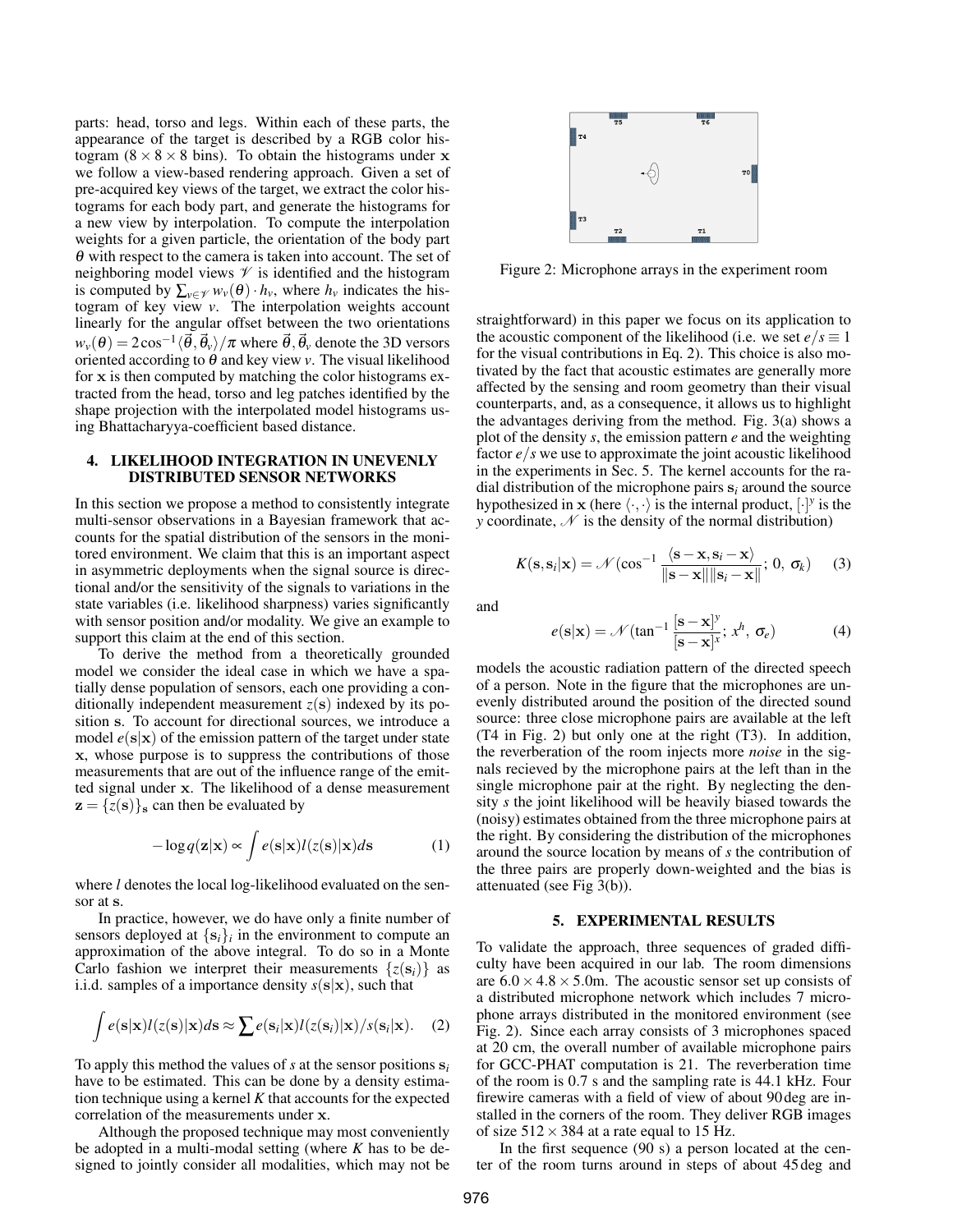

Figure 3: Source orientation estimation with unevenly distributed microphone arrays. (a): importance density *s*, emission pattern *e*, and weigthing function  $e/s$  for the directional acoustic source in Fig 2. (b): joint acoustic likelihood in Eq. 2 computed using radial kernel (Eq. 3), and without re-weighting (uniform *s*). (c) shows the orientation estimation based on acoustic likelihood. Notice how the estimation is biased towards the three microphone pairs at the left if their contributions are not re-weighted according to their radial distribution around the source.

speaks towards the four walls and four corners of the room. The ground truth (position and head orientation) for this sequence has been generated manually. The second sequence (95 s) involves two people moving in the room and speaking to each other in turn. Both people continue to look to each other while moving: this way we were able to generate the references for evaluation in an automatic way by tracking the spatial position of both targets and using the ray connecting the two targets to compute a reference for their head orientations over time. The walking trajectories hereby were computed offline with the color based particle filter described in this paper using high quality color models acquired offline and a high number of particles. The quality of the references obtained this way are comparable to manual labelling. The third sequence (131 s) is the most challenging one, with two people moving quickly while speaking in turn. After about 60 s one person sits down and continues to speak to the other which moves around. After that, a loudspeaker is turned on and emits the speech of a person at a comparable volume for about 40 s in the central area of the room (a coherent noise source in view of our evaluation). The references for evaluation have been generated in the same manner as for the second sequence. However, since the targets moved much faster than in the second sequence the references in this case may be less reliable, also because visually following a moving target does not necessarily mean that a persons head orientation is tightly aligned with the gaze direction: if the direction changes quickly, as happening in this sequence, one tends to delay the movement of the head while gazing correctly.

The presented multi-modal particle filter has been implemented as an extension of the *SmarTrack* system [18, 19] (http://tev.fbk.eu/smartrack) and runs comfortably in real time on a modern workstation on the evaluation sequences. It automatically detects people as they enter the monitored room, acquires their visual signature, and tracks their position, head orientation and speech activity using the audio visual likelihoods and fusion technique proposed in this paper. See http://pumalab.fbk.eu/amm for videos of some of the evaluation runs and to assess the quality of the references. We also intend to make the sequences publicly available for evaluation purpose.

The proposed algorithm is evaluated using the MOT scoring tool adopted in the CLEAR 2007 evaluation cam-

|              | modality    | run 1 | run 2 | run 3           | run 4 | run 5           |
|--------------|-------------|-------|-------|-----------------|-------|-----------------|
| Session      | video       | 68    | 62    | 68              | 68    | 62              |
|              |             | 0.167 | 1.38  | 0.185           | 0.175 | 1.35            |
|              | audio       | 105   | 104   | 108             | 105   | 105             |
|              |             | 0.421 | 0.421 | 0.414           | 0.417 | 0.420           |
|              | audio-video | 77    | 77    | $\overline{75}$ | 77    | 82              |
|              |             | 0.182 | 0.194 | 0.164           | 0.183 | 0.253           |
| 2<br>Session | video       | 62    | 81    | 62              | 94    | 63              |
|              |             | 0.922 | 0.867 | 0.908           | 0.440 | 0.802           |
|              | audio       | 141   | 141   | 143             | 142   | 140             |
|              |             | 0.485 | 0.489 | 0.474           | 0.491 | 0.479           |
|              | audio-video | 64    | 64    | 54              | 65    | 63              |
|              |             | 0.391 | 0.414 | 0.346           | 0.374 | 0.404           |
| ω<br>Session | video       | 65    | 49    | 36              | 46    | 81              |
|              |             | 1.60  | 1.56  | 0.278           | 2.63  | 1.17            |
|              | audio-video | 54    | 40    | 55              | 38    | $\overline{35}$ |
|              |             | 1.20  | 0.506 | 1.19            | 0.225 | 1.243           |

Table 1: Experimental results for each session and each modality. The first row reports the localization precision (mm) while the second row shows the precision in the head orientation estimation (rad). The MOTA index is not reported in the table because it is always above 95%.

paign [20]. The tool was extended to evaluate head orientation as well by means of the average absolute angular error. In order to better appreciate the impact of using acoustic and visual likelihoods jointly, we report on the performance of the system during speech segments only. Although the behaviour of the filter is conditioned also by what happens during silence, it can quickly adapt when new acoustic observations are available, making this kind of analysis reasonable. When two targets are present, only the speaking one is evaluated. For comparison, two mono-modal trackers operating on either visual [18, 19] and acoustic [15] observations are also evaluated on the acquired sessions. The acoustic tracker is designed for a single source and is therefore not evaluated on session 3 where an interfering speech source is present.

Table 1 reports on the performance for each session and for each modality. The table shows the results obtained on 5 independent runs on each modality. Since the visual appearance model of the targets are acquired on-the-fly (color histograms, but also target height is estimated) their quality may change significantly from run to run. It is clear that the